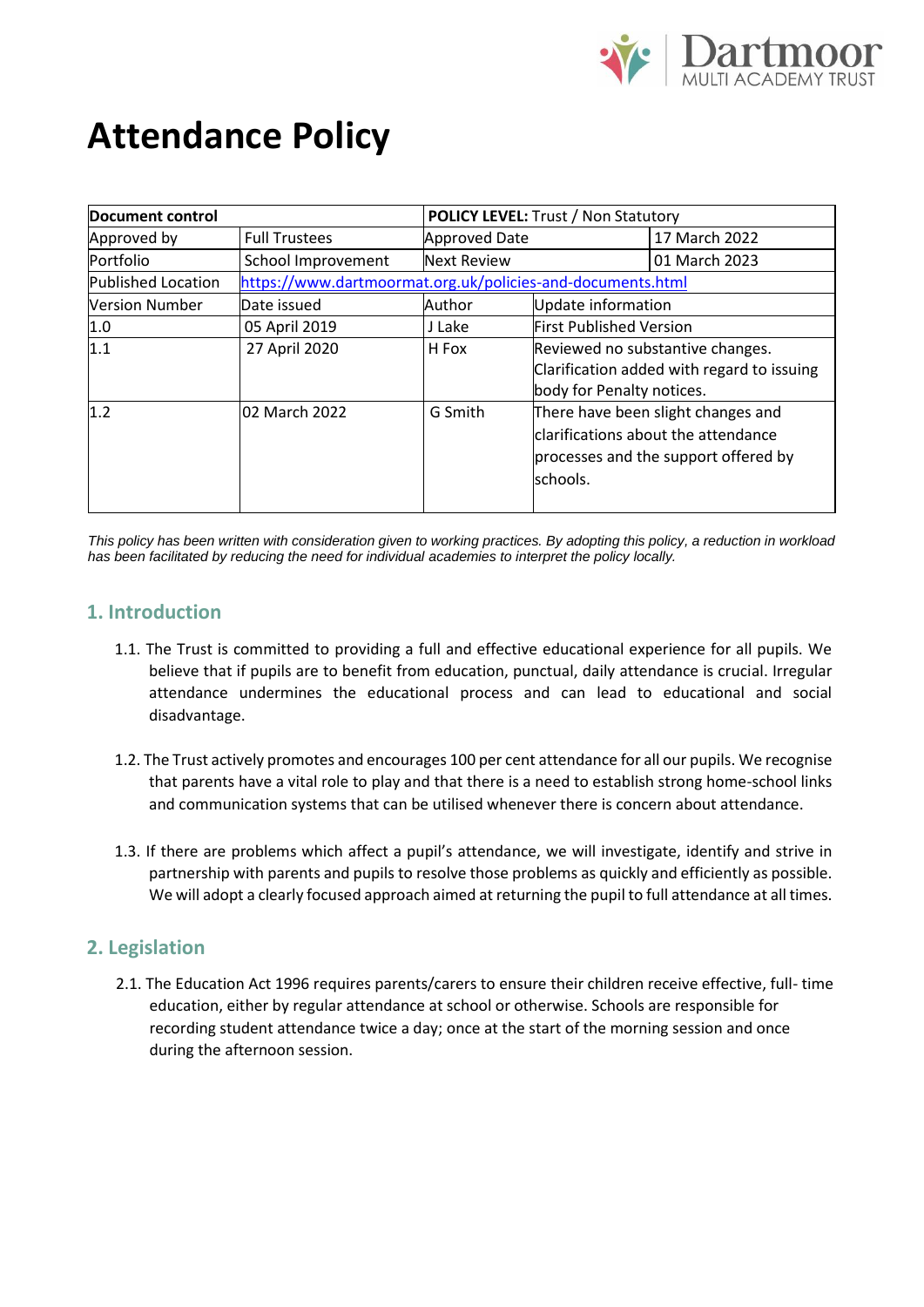

- 2.2. The government expects:
	- a. Schools and local authorities to:
		- Promote good attendance and reduce absence, including persistent absence;
		- Ensure every pupil has access to full-time education to which they are entitled; and act early to address patterns of absence.
	- b. Parents to perform their legal duty by ensuring their children of compulsory school age who are registered at school attend regularly.
	- c. All pupils to be punctual to their lessons.
- 2.3. These requirements are contained in:
	- a. The Education Act 1996 sections 434(1)(3)(4) & (6) and 458(4)&(5)
	- b. The Education (Pupil Registration) (England) Regulations 2006
	- c. The Education (Pupil Registration) (England) (Amendment) Regulations 2010
	- d. The Education (Pupil Registration) (England) (Amendment) Regulations 2011
	- e. The Education (Pupil Registration) (England) (Amendment) Regulations 2013
	- f. The Education (Pupil Registration) (England) (Amendment) Regulations 2016

#### **3 What you can expect from the Dartmoor Multi Academy Trust:**

- 1. We will promote good attendance and punctuality and will investigate any unexplained and/or unjustified absence.
- 2. We will work closely with parents/carers where pupil's absence is cause for concern.
- 3. We will support pupils to achieve good attendance and punctuality.
- a. We will support pupils returning to school after prolonged absence.

#### **4**. **What the Dartmoor Multi Academy Trust expects from pupils:**

- 1. Every day the Academy is open and they are well enough to attend
- 2. To be punctual.

#### **5. What the Dartmoor Multi Academy Trust expects from Parents/Carers:**

- 1. To ensure their child attends the academy on those days it is open, punctually, dressed in full uniform and equipped to learn.
- 2. To ensure their child attends every day the Academy is open unless they are too ill to do so.
- 3. To avoid arranging holidays during term time.
- 4. To immediately inform the Academy if their child is unable to attend.
- 5. To avoid making medical or dental appointments during school time as far as possible.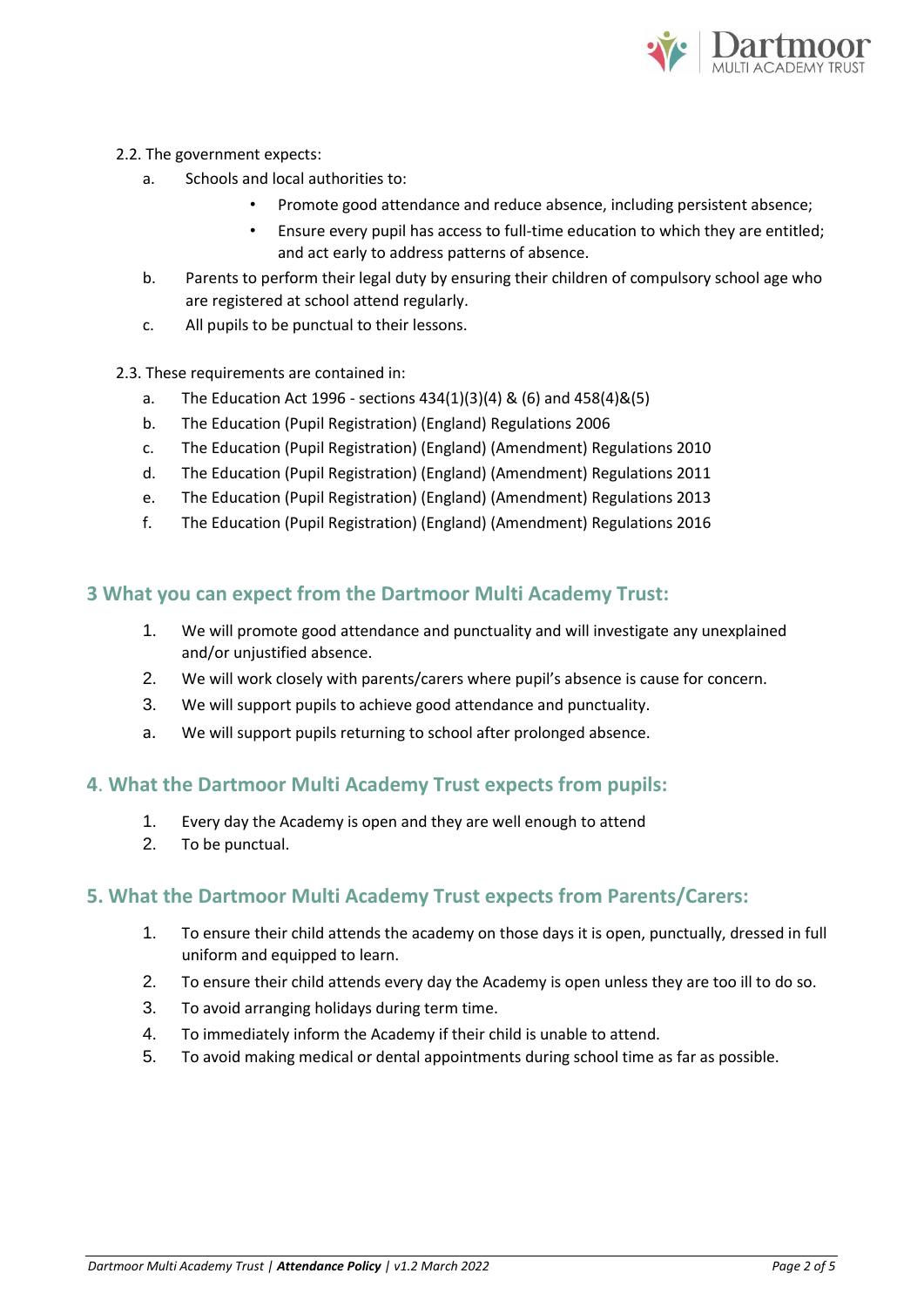<span id="page-2-0"></span>

#### **6. Managing Attendance**

- 6.1. Refer to Appendix A for an individual academy's managing attendance procedures.
- 6.2. If an attendance award system is used within a school, an attendance reward will take exceptions for 'authorised absence' into account, which are pupils whose absence marks relate to a recognised impairment (as the Disability Discrimination Act requires us to treat those with a disability 'more favourably') or those pupils granted leave for religious observance.

#### **7. Punctuality**

7.1 It is the responsibility of parents/carers to ensure their child attends full time education and arrives at Academy on time. Punctuality is monitored by the Academy and parents will be contacted if their child is not arriving to school on time. If a child persistently arrives after the registers close, cases will be referred to the Education Welfare Officer (EWO) who may consider issuing a Penalty Notice. <sup>1</sup> The EWO acts on behalf of the Devon Education Welfare Service.

#### **8. Authorised Absences**

- 8.1. Absences from school will only be classified as authorised for the following reasons: a. Genuine illness
	- b. Unavoidable medical / dental appointments
	- c. Days of religious observance
	- d. Exceptional circumstances, such as bereavement or marriage of an immediate family member
	- e. Seeing a parent who is on leave from the armed forces
	- f. External examinations
	- g. When Traveller children go on the road with their parents

8.2. Parents may wish to familiarise themselves with the Notes on Infectious Diseases in Schools and Nurseries (Spotty Book) guidance [here.](https://www.england.nhs.uk/south/wp-content/uploads/sites/6/2019/09/spotty-book-2019-.pdf) This will give guidance on how long students should be away from school if they have a contagious illness.

#### **9. Absences during Term Time**

- 9.1. Permission must be sought in advance to take a pupil out of school during term time, which can only be requested from a parent/carer with parental responsibility and with whom the child normally lives, using the appropriate Absence Request Form (S2 Form) for all other non-medical absence.
- 9.2. If the circumstances relating to this request are considered exceptional and the absence is authorised by the academy, the authorising of the absences will be conditional on the child's attendance being satisfactory up to the date covered by this request. If the academy withdraws the authorisation due to the attendance dropping to an unacceptable level, the parent/carer will be informed of this in writing.

<sup>&</sup>lt;sup>1</sup> In Devon, penalty notices will be issued by the Legal Proceedings Officer employed by the Council and based within the Education Welfare Office. For further information visit [Devon Education and Families.](https://www.devon.gov.uk/educationandfamilies/school-information/school-attendance/absence-from-school-penalty-notices/absence-from-school-penalty-notices-code-of-conduct)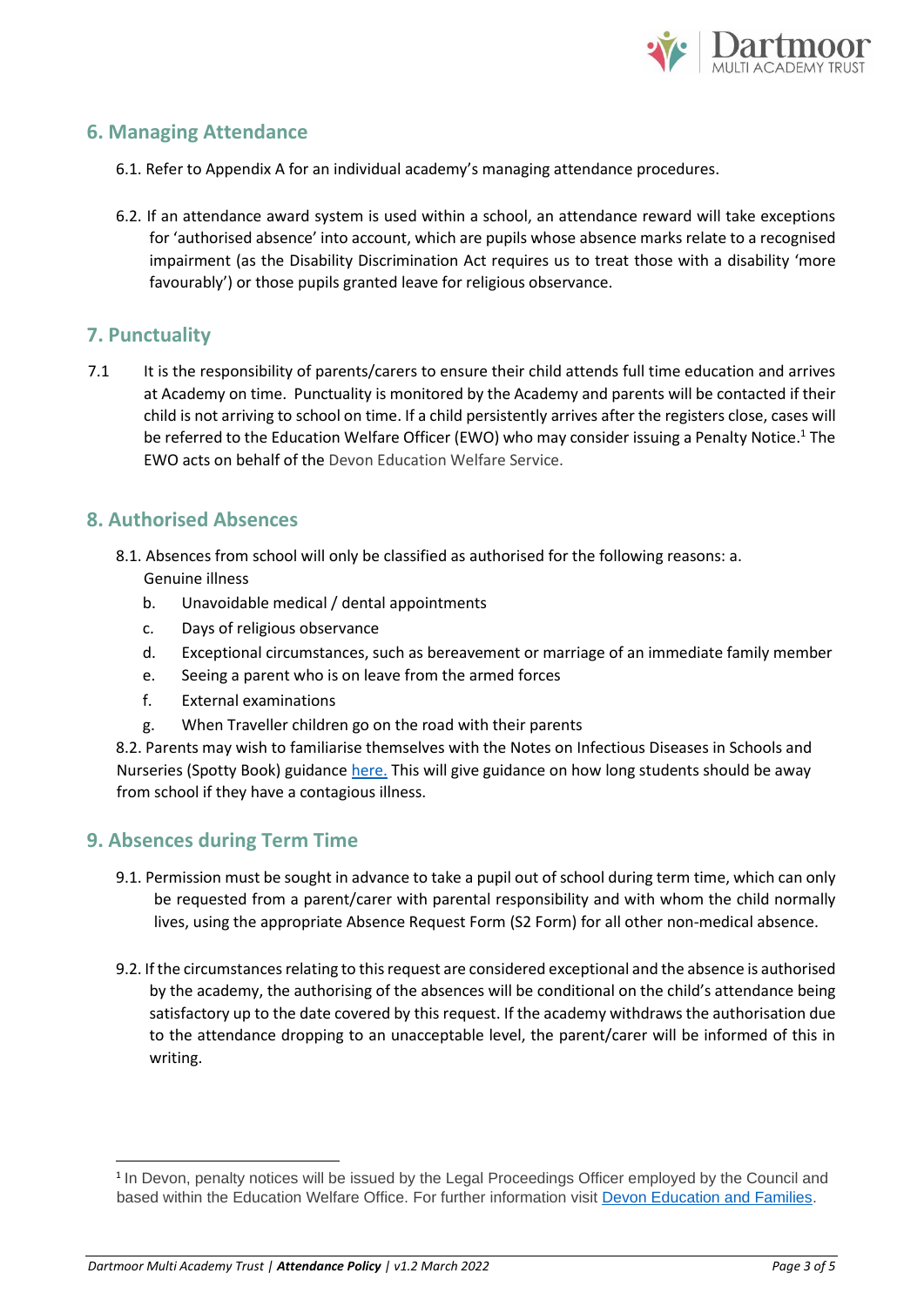

- 9.3. If a request is refused and the child is taken out of school, this will be recorded as an unauthorised absence, which may then be liable to a penalty notice, payable by each parent/carer, or the subject of court proceedings which could result in a fine of up to £2,500 and/or a term of imprisonment of up to 3 months.
- 9.4. A session is defined as one half day of school. If a student misses a full day of education this is counted as 2 sessions.

#### **10. Truancy**

10.1 It is the legal responsibility of parents/carers to ensure their child attends all lessons as required. Parents/carers will be informed by the Attendance Officer if their child has been identified as truanting from the Academy. Persistent cases may be referred to the Education Welfare Officer who may consider issuing a Penalty Notice[.](#page-2-0) 1

#### **11. When Attendance Causes Concern**

- 11.1. If a child of compulsory school age fails to attend regularly at a school at which they are registered, or at a place where alternative provision is provided for them, the parents may be guilty of an offence and can be prosecuted by the local authority. Please see Appendix A for a school's managing attendance procedure.
- 11.2. The Academy will utilise the support of the Education Welfare Service (EWS), where attendance is a concern. The EWS service can support and advise parent/carers who may be experiencing difficulties with their child's attendance.
- 11.3. If attendance continues to be unacceptable, the academy, with support from the EWS, will instigate the fast track to prosecution process as per the flow chart in Appendix B
- 11.4. For continued unacceptable attendance the local authority may make the decision to issue a Penalty Notice, requiring a parent to pay a fine of up to £120 per parent/carer. In certain circumstances, a parent/carer may be prosecuted and be required to attend the Magistrates Court where they could face up to 3 months' imprisonment and/or a fine of up to £2,500. The parent/carer will be given every opportunity to improve their child's attendance and they will receive a written warning before any legal action is taken.

### **12. Policy Circulation**

- 12.1. This Policy will be published on the Trust's website and included in the Trust's Policy Monitoring Schedule.
- 12.2. This Policy will be circulated to every Member, Trustee/Director, Governor and Senior Employee by sending an email to the link on the Trust's website on an annual basis and when each new Member, Trustee/Director, Governor and Senior Employee joins the Trust.
- 12.3. The Trust Executive Team, is responsible for overseeing, reviewing and organising the revision of this Policy.